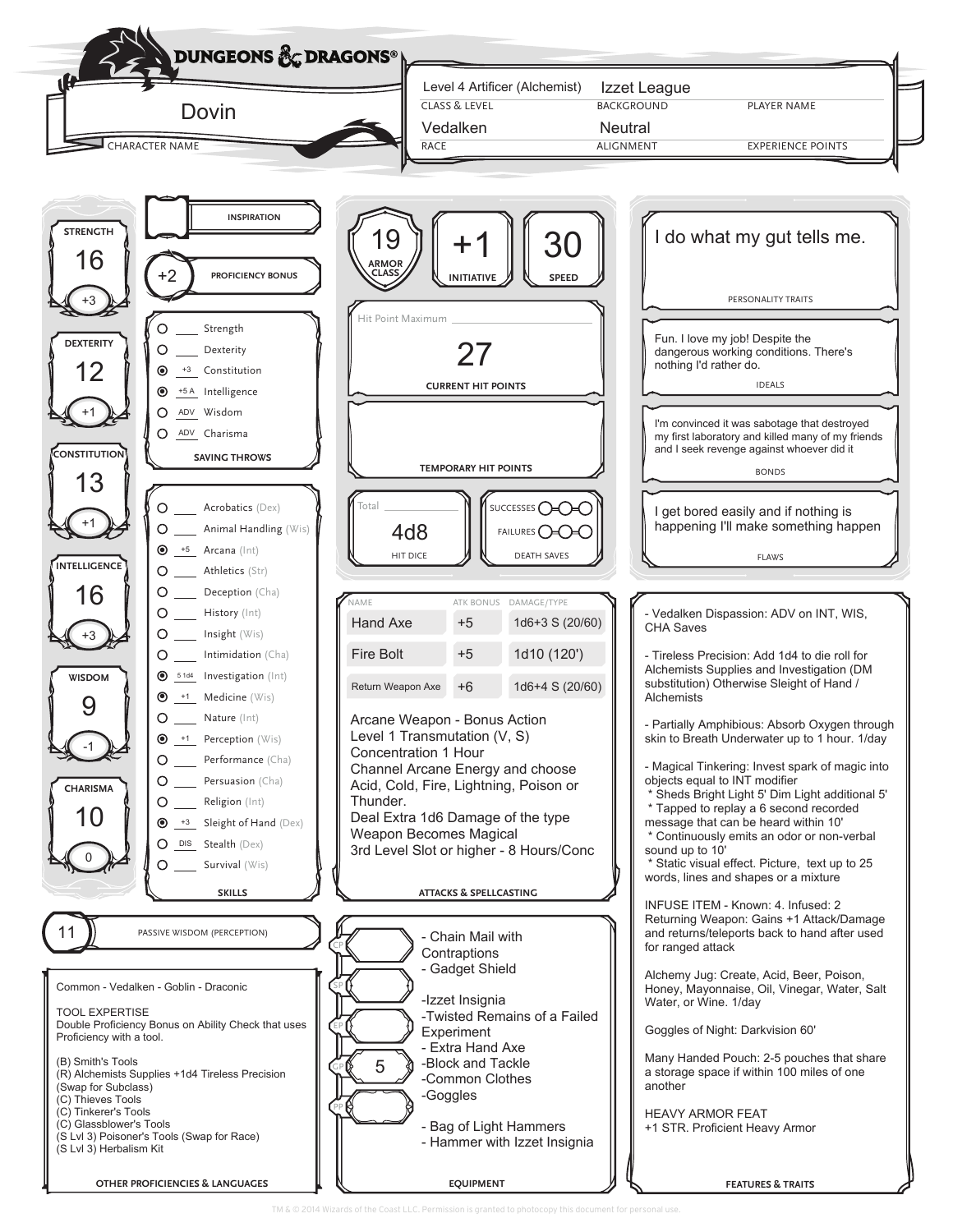| Dovin<br><b>CHARACTER NAME</b> | 6'3<br>195<br>40<br>AGE<br><b>HEIGHT</b><br>WEIGHT<br>Dark Blue<br><b>Blue</b><br>None<br>EYES<br><b>SKIN</b><br><b>HAIR</b>                                                                                                                                                                                                                                                                                                                                                                                                                                                                                                                                                                                                                                                                                                                                                                                                                                     |
|--------------------------------|------------------------------------------------------------------------------------------------------------------------------------------------------------------------------------------------------------------------------------------------------------------------------------------------------------------------------------------------------------------------------------------------------------------------------------------------------------------------------------------------------------------------------------------------------------------------------------------------------------------------------------------------------------------------------------------------------------------------------------------------------------------------------------------------------------------------------------------------------------------------------------------------------------------------------------------------------------------|
| <b>CHARACTER APPEARANCE</b>    | NAME<br><b>SYMBOI</b><br><b>ALLIES &amp; ORGANIZATIONS</b><br>Crafting: Potions take a quarter of normal time and half the cost to make<br>Alchemical Homunculus (Niv-Mizzet) - Tiny Dragon Construct<br>AC 13. HP 18 (5 times level + INT)<br>Speed 20 Fly 30<br>STR 4 DEX 15 CON 11 INT 10 WIS 10 CHA 7<br>Immune Acid/Poison<br>Immune Charm, Exhaustion, Poison<br>Darkvision 60'<br>Pass Perception 10<br>Understands languages I Speak<br>Increase Skill Bonuses and Bonus to Hit/Damage when my Proficiency Bonus increases<br>Acid Spittle: Range Attack +4 to hit. 30'. 1d6+2 Poison Damage<br>Alchemical Salve (3 times a day). Touches a creature for one of these effects:<br>Flying speed of 10' for 10 minutes<br>Inspiration on certain ability checks. Choose before or after rolling. Can use on number of checks =<br>INT modifier<br>Resilience. Target gains Temp HP equal to 2d6 + INT Modifier.<br><b>ADDITIONAL FEATURES &amp; TRAITS</b> |
| <b>CHARACTER BACKSTORY</b>     | <b>TREASURE</b>                                                                                                                                                                                                                                                                                                                                                                                                                                                                                                                                                                                                                                                                                                                                                                                                                                                                                                                                                  |